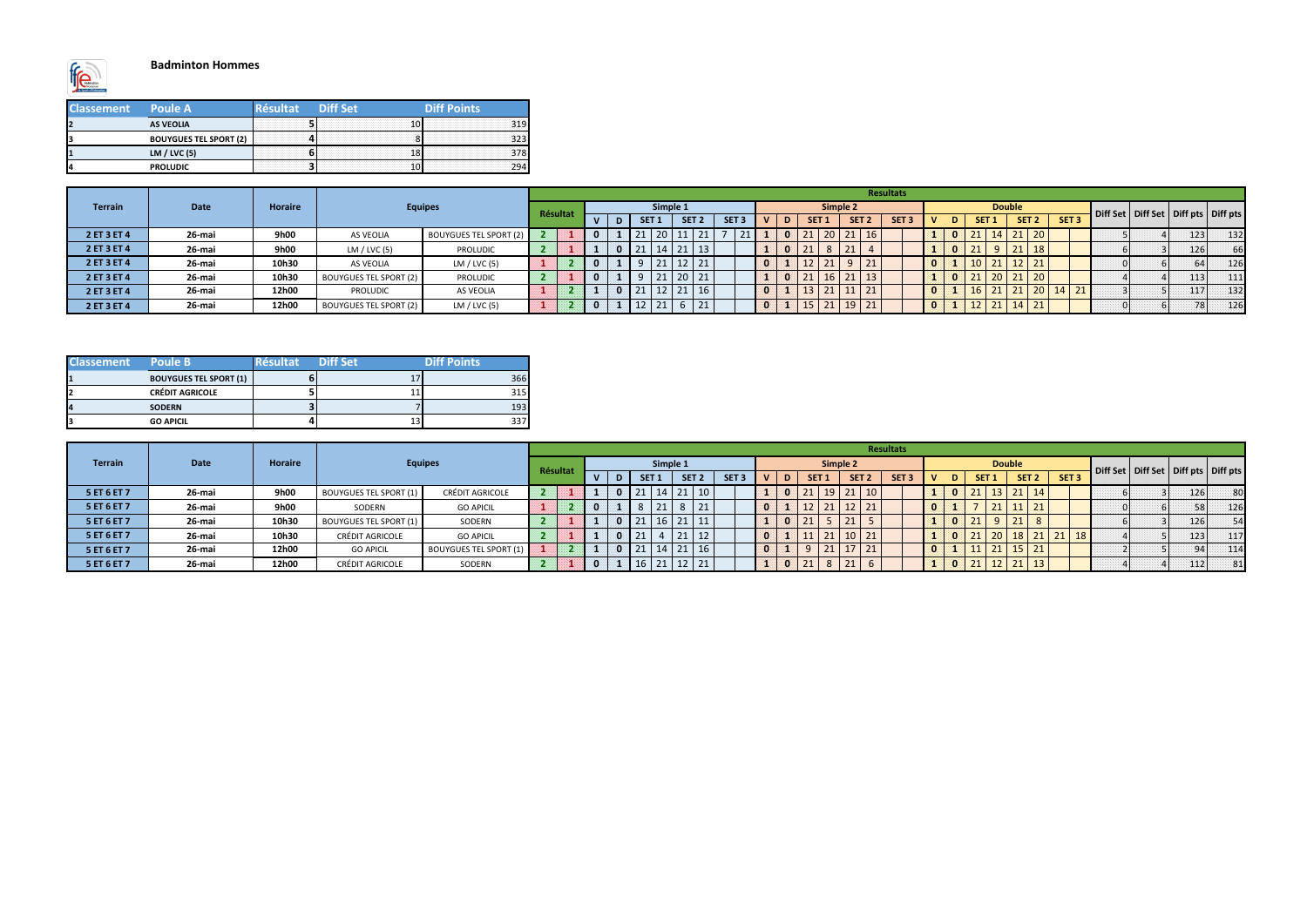

#### **Badminton Hommes Phase 2**

| <b>Classement</b> | <b>Poule Principale</b>       | <b>Résultat</b> | <b>Diff Set</b> | <b>Diff Points</b> | Lib               |
|-------------------|-------------------------------|-----------------|-----------------|--------------------|-------------------|
|                   | LM / LVC(5)                   |                 | 18              |                    | 378 1er poule A   |
|                   | <b>BOUYGUES TEL SPORT (1)</b> |                 |                 |                    | $309$ 1er poule B |
|                   | <b>AS VEOLIA</b>              |                 |                 |                    | 333 2nd poule A   |
|                   | <b>CRÉDIT AGRICOLE</b>        |                 |                 |                    | 207 2nd poule B   |

|    | <b>Classement Poule Consolante</b> | )itt Set | <b>Aiff Points</b> | l ih             |
|----|------------------------------------|----------|--------------------|------------------|
|    | <b>BOUYGUES TEL SPORT (2)</b>      | 15       |                    | 386 3eme Poule A |
|    | <b>GO APICIL</b>                   | 141      |                    | 343 3eme Poule B |
|    | <b>IPROLUDIC</b>                   |          |                    | 323 4eme Poule A |
| 14 | <b>SODERN</b>                      |          |                    | 175 4eme Poule B |

|                |        |         |                               |                               |                 |  |            |            |                      |                  |                  |    |  |                  |                                    |              | Resultats        |  |                  |               |                    |          |                  |  |                                           |
|----------------|--------|---------|-------------------------------|-------------------------------|-----------------|--|------------|------------|----------------------|------------------|------------------|----|--|------------------|------------------------------------|--------------|------------------|--|------------------|---------------|--------------------|----------|------------------|--|-------------------------------------------|
| <b>Terrain</b> | Date   | Horaire | <b>Equipes</b>                |                               | <b>Résultat</b> |  |            | Simple 1   |                      |                  |                  |    |  |                  | Simple 2                           |              |                  |  |                  | <b>Double</b> |                    |          |                  |  | Diff Set   Diff Set   Diff pts   Diff pts |
|                |        |         |                               |                               |                 |  | <b>SET</b> |            |                      | SET <sub>2</sub> | SET <sub>2</sub> |    |  | SET <sub>1</sub> | SET <sub>2</sub>                   |              | SET <sub>3</sub> |  | SET <sub>1</sub> |               | SET <sub>2</sub>   |          | SET <sub>3</sub> |  |                                           |
| 2 ET 3 ET 4    | 27-mai | 09H00   | AS VEOLIA                     | <b>BOUYGUES TEL SPORT (1)</b> |                 |  |            |            |                      |                  |                  | ᄼᅩ |  |                  | $\mathbf{a}$<br>ᅩ                  | 16           |                  |  |                  | $19$ 21       |                    | 12       |                  |  | 137<br>114                                |
| 2 ET 3 ET 4    | 27-mai | 09H00   | LM $/$ LVC (5)                | <b>CRÉDIT AGRICOLE</b>        |                 |  |            |            | 24<br>ᅩᆂ             |                  |                  |    |  |                  | $\mathbf{a}$<br>ᅩ                  | 14           |                  |  | 21               |               | 21<br>21           | $\alpha$ |                  |  | 52<br>126                                 |
| 2 ET 3 ET 4    | 27-mai | 10H30   | LM $/$ LVC (5)                | AS VEOLIA                     |                 |  |            |            | 21<br>ᅀ              | $\Omega$         |                  |    |  |                  | $15 \mid 21 \mid$                  | $ 10\rangle$ |                  |  |                  | У             | $\mathbf{A}$<br>71 | 10       |                  |  | 126<br>70                                 |
| 2 ET 3 ET 4    | 27-mai | 10H30   | <b>BOUYGUES TEL SPORT (1)</b> | CRÉDIT AGRICOLE               |                 |  |            |            | $\sim$<br><u>_ _</u> | 12               |                  |    |  |                  | $\overline{\phantom{a}}$<br>$\sim$ | 16           |                  |  |                  | $\sim$ $\sim$ | $2 +$              | 15       |                  |  | 76<br>126                                 |
| 2 ET 3 ET 4    | 27-mai | 12H00   | CRÉDIT AGRICOLE               | AS VEOLIA                     |                 |  |            |            |                      | $18$   21        |                  |    |  | ᅀ                |                                    | $14$ 21      |                  |  |                  |               |                    | 21       |                  |  | 79I.<br>126                               |
| 2 ET 3 ET 4    | 27-mai | 12H00   | <b>BOUYGUES TEL SPORT (1)</b> | LM / LVC (5)                  |                 |  |            | <b>O</b> 4 | 11<br>ᆂᆂ             | 21               |                  |    |  | 21               |                                    | $10 \mid 21$ |                  |  |                  |               |                    | 21       |                  |  | 126<br>59 I                               |

|                |             |                |                        |                               |          |  |                |                  |           |                  |                          |                  |                    |                  | Resultats        |                |                 |               |                   |                  |  |                  |                                           |
|----------------|-------------|----------------|------------------------|-------------------------------|----------|--|----------------|------------------|-----------|------------------|--------------------------|------------------|--------------------|------------------|------------------|----------------|-----------------|---------------|-------------------|------------------|--|------------------|-------------------------------------------|
| <b>Terrain</b> | <b>Date</b> | <b>Horaire</b> |                        | <b>Equipes</b>                | Résultat |  |                | Simple 1         |           |                  |                          |                  | Simple 2           |                  |                  |                |                 | <b>Double</b> |                   |                  |  |                  | Diff Set   Diff Set   Diff pts   Diff pts |
|                |             |                |                        |                               |          |  | <b>SET</b>     | SET <sub>2</sub> |           | SET <sub>3</sub> | D                        | SET <sub>1</sub> |                    | SET <sub>2</sub> | SET <sub>3</sub> |                | SET 1           |               | SET <sub>2</sub>  | SET <sub>3</sub> |  |                  |                                           |
| 5 ET 6 ET 7    | 27-mai      | 09H00          | BOUYGUES TEL SPORT (2) | <b>GO APICIL</b>              |          |  |                |                  |           |                  |                          |                  |                    | 21               |                  |                |                 |               |                   |                  |  | 1271             | 105                                       |
| 5 ET 6 ET 7    | 27-mai      | 09H00          | <b>PROLUDIC</b>        | SODERN                        |          |  | 21<br><u>_</u> |                  | 8 21      |                  | $\overline{\phantom{0}}$ | <u>. .</u>       | <u>. .</u>         |                  |                  |                | 21   14   21    |               |                   |                  |  | 105 <sup>1</sup> | 70                                        |
| 5 ET 6 ET 7    | 27-mai      | 10H30          | BOUYGUES TEL SPORT (2) | PROLUDIC                      |          |  |                |                  |           |                  |                          |                  | 21<br>∠∪           | $20$   21        |                  |                | 17   21   21    |               |                   | $19$ 21 17       |  | 133              | 111                                       |
| 5 ET 6 ET 7    | 27-mai      | 10H30          | <b>GO APICIL</b>       | SODERN                        |          |  |                |                  |           |                  |                          |                  | $\sim$ $\pm$       |                  |                  |                | l 21            |               | - - -             |                  |  | 126              | 48                                        |
| 5 ET 6 ET 7    | 27-mai      | 12H00          | SODERN                 | <b>BOUYGUES TEL SPORT (2)</b> |          |  | $\mathbf{a}$   |                  | 121       |                  |                          |                  | 19<br>$\mathbf{A}$ | 21               |                  |                | 10 <sup>1</sup> |               | 21                |                  |  |                  | 126                                       |
| 5 ET 6 ET 7    | 27-mai      | 12H00          | <b>GO APICIL</b>       | <b>PROLUDIC</b>               |          |  |                |                  | $21$   16 |                  |                          |                  | $\sim$             | 19               |                  | $\overline{0}$ |                 |               | 11   21   17   21 |                  |  | $1121$           | 107                                       |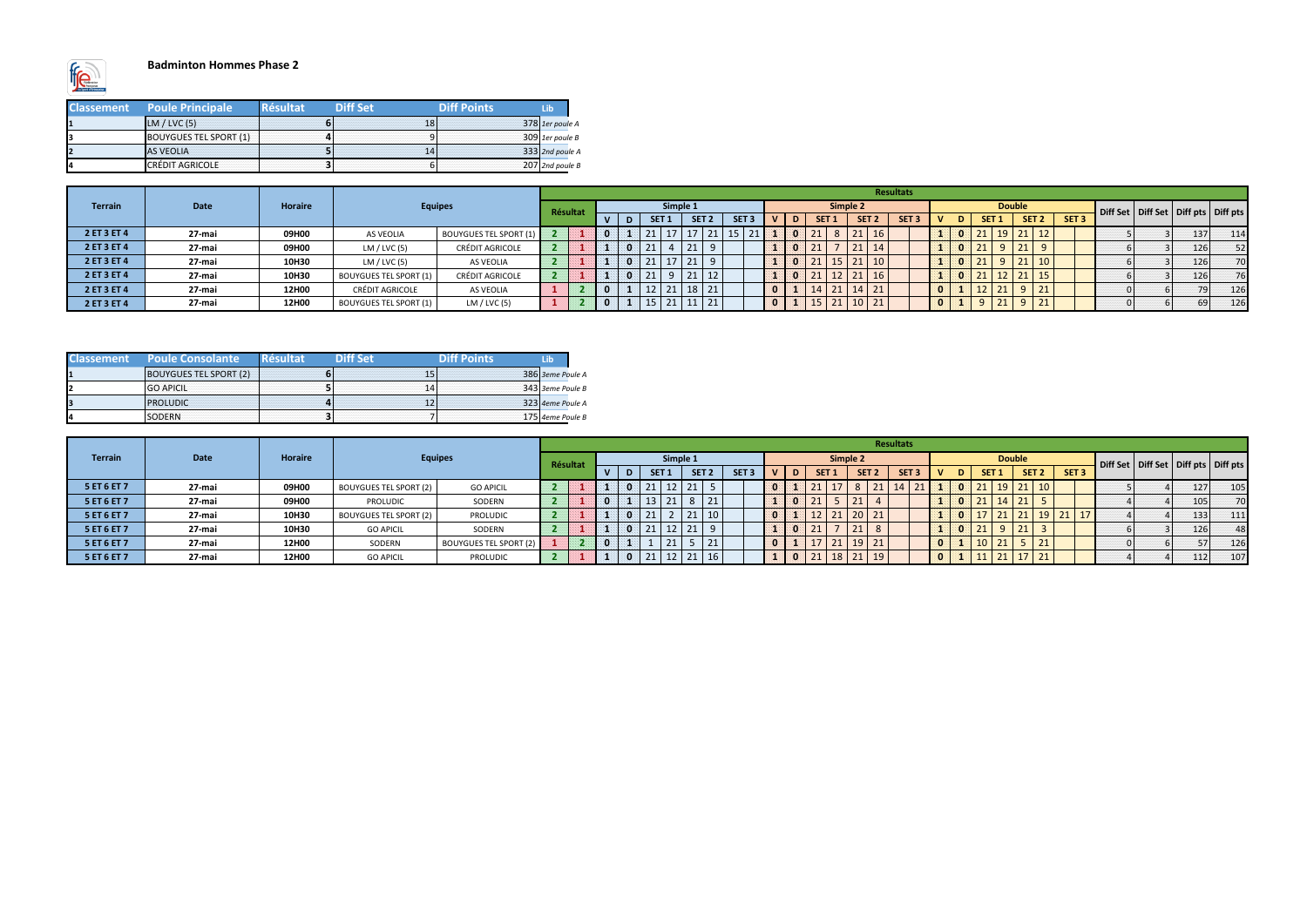

## **Badminton Mixtes**

| <b>Classement</b> | <b>Poule A</b>             | <b>Résultat</b> | <b>Diff Set</b> | <b>Diff Points</b> |
|-------------------|----------------------------|-----------------|-----------------|--------------------|
| n                 | AS VEOLIA (1)              |                 |                 | 499                |
| 5                 | SODERN                     |                 |                 | 135                |
| 14                | <b>HARMONIE MUTUELLE</b>   |                 |                 | 329                |
| 12                | AS VEOLIA (3)              |                 |                 | 507                |
| В                 | <b>CREDIT AGRICOLE (2)</b> |                 |                 | 403                |

| <b>Classement</b> | <b>Poule B</b>               | <b>Résultat</b> | <b>Diff Set</b> | <b>Diff Points</b> |
|-------------------|------------------------------|-----------------|-----------------|--------------------|
|                   | <b>3</b> APICIL              |                 | 16              | 413                |
|                   | 1 VALLOIRE Habitat           |                 |                 | 445                |
|                   | <b>2 PROLUDIC</b>            |                 | Ŧ,              | 481                |
|                   | 4 AS VEOLIA (2)              |                 | 16              | 439                |
|                   | <b>5 CREDIT AGRICOLE (1)</b> |                 | 10              | 372                |

|                |        |                |                            |                            |                |  |   |                  |          |                  |             |                  |          |   |            |              |                                 | <b>Resultats</b> |          |              |                  |               |                  |           |                  |  |                                           |
|----------------|--------|----------------|----------------------------|----------------------------|----------------|--|---|------------------|----------|------------------|-------------|------------------|----------|---|------------|--------------|---------------------------------|------------------|----------|--------------|------------------|---------------|------------------|-----------|------------------|--|-------------------------------------------|
| <b>Terrain</b> | Date   | <b>Horaire</b> |                            | <b>Equipes</b>             | Résultat       |  |   |                  | Simple 1 |                  |             |                  |          |   |            | Simple 2     |                                 |                  |          |              |                  | <b>Double</b> |                  |           |                  |  | Diff Set   Diff Set   Diff pts   Diff pts |
|                |        |                |                            |                            |                |  | D | SET <sub>1</sub> |          | SET <sub>2</sub> |             | SET <sub>3</sub> |          | D | <b>SET</b> |              | SET <sub>2</sub>                | SET <sub>3</sub> |          | D            | SET <sub>1</sub> |               | SET <sub>2</sub> |           | SET <sub>3</sub> |  |                                           |
|                | 26-mai | 14h00          | AS VEOLIA (1)              | SODERN                     | $\overline{2}$ |  |   |                  |          |                  |             |                  |          |   |            | ว 1<br>$2 +$ | 10                              |                  |          | $\bf{0}$     |                  | 21            |                  |           |                  |  | 126<br>39                                 |
|                | 26-mai | 14h00          | <b>HARMONIE MUTUELLE</b>   | AS VEOLIA (3)              |                |  |   |                  |          |                  |             |                  | $\bf{0}$ |   | 20         |              |                                 |                  |          |              | 21               | 6             |                  |           |                  |  | 70 L<br>126                               |
|                | 26-mai | 15h30          | <b>CREDIT AGRICOLE (2)</b> | AS VEOLIA (1)              |                |  |   |                  |          |                  |             |                  |          |   |            |              |                                 |                  |          |              | 21<br>ᅀ          |               |                  |           |                  |  | 126                                       |
|                | 26-mai | 15h30          | SODERN                     | <b>HARMONIE MUTUELLE</b>   |                |  |   |                  |          |                  | 21          |                  |          |   |            | 21           | 18                              |                  |          |              | 21               |               | $\mathbf{Z}$     |           |                  |  | 72<br>122                                 |
|                | 26-mai | 17h00          | <b>CREDIT AGRICOLE (2)</b> | AS VEOLIA (3)              |                |  |   | 19               |          | 13               | $\sqrt{21}$ |                  |          |   |            |              |                                 |                  | $\bf{0}$ |              | 21               | 13            | 21               |           |                  |  | 70 <sup>1</sup><br>126                    |
|                | 26-mai | 17h00          | <b>HARMONIE MUTUELLE</b>   | AS VEOLIA (1)              |                |  |   |                  |          |                  | 21          |                  | 39.      |   |            |              |                                 |                  | 30.      |              | 21               | $\alpha$      |                  |           |                  |  | 40 l<br>126                               |
|                | 27-mai | 14h00          | SODERN                     | AS VEOLIA (3)              |                |  |   |                  |          |                  |             |                  |          |   |            |              |                                 |                  |          |              | 21               |               |                  |           |                  |  | 126                                       |
|                | 27-mai | 14h00          | <b>HARMONIE MUTUELLE</b>   | <b>CREDIT AGRICOLE (2)</b> |                |  |   | 10               |          | $10$   21        |             |                  |          |   |            |              | $\mathbf{A}$<br>20 <sup>°</sup> |                  |          |              | 21               | 21            |                  | 11<br>-44 | 21               |  | 146                                       |
|                | 27-mai | 15h30          | AS VEOLIA (1)              | AS VEOLIA (3)              | $\mathbf{p}$   |  |   |                  |          | 21               | 14          |                  |          |   |            |              | 8                               |                  |          | $\mathbf{0}$ | 21               | 21            |                  |           | 18 21 19         |  | 121<br>129                                |
|                | 27-mai | 15h30          | SODERN                     | <b>CREDIT AGRICOLE (2)</b> |                |  |   |                  |          |                  | 21          |                  |          |   |            |              |                                 |                  |          |              | 21               | $\Omega$      |                  |           |                  |  | 126<br>14 <sup>1</sup>                    |

|                |             |                |                            |                            |          |   |                   |                 |                  |              |                  |    |    |                  |                      |    | <b>Resultats</b> |   |                |                  |              |               |                  |                  |                    |                |     |                                           |
|----------------|-------------|----------------|----------------------------|----------------------------|----------|---|-------------------|-----------------|------------------|--------------|------------------|----|----|------------------|----------------------|----|------------------|---|----------------|------------------|--------------|---------------|------------------|------------------|--------------------|----------------|-----|-------------------------------------------|
| <b>Terrain</b> | <b>Date</b> | <b>Horaire</b> |                            | <b>Equipes</b>             | Résultat |   |                   | Simple 1        |                  |              |                  |    |    |                  | Simple 2             |    |                  |   |                |                  |              | <b>Double</b> |                  |                  |                    |                |     | Diff Set   Diff Set   Diff pts   Diff pts |
|                |             |                |                            |                            |          | D | SET <sub>1</sub>  |                 | SET <sub>2</sub> |              | SET <sub>3</sub> | D. |    | SET <sub>1</sub> | SET <sub>2</sub>     |    | SET <sub>3</sub> |   | D              | SET <sub>1</sub> |              |               | SET <sub>2</sub> | SET <sub>3</sub> |                    |                |     |                                           |
|                | 26-mai      | 14h00          | <b>APICIL</b>              | <b>VALLOIRE Habitat</b>    |          |   | <b>תר</b><br>ᅀ    |                 |                  | 1p           |                  |    |    | 21               | 6 <sup>1</sup>       |    |                  | U | a.             |                  | $\vert$ 21   |               | $12$ 21          |                  |                    |                |     | 106                                       |
|                | 26-mai      | 14h00          | PROLUDIC                   | AS VEOLIA (2)              |          |   | 21<br>ᅩ           |                 |                  | 21           | 19               |    | 21 |                  | ว 1<br>$2 +$         |    |                  |   | $\bf{0}$       |                  | 21           | 21            | л.               | 21<br>21         | $\vert$ 14 $\vert$ |                | 157 | 141                                       |
|                | 26-mai      | 15h30          | <b>CREDIT AGRICOLE (1)</b> | APICIL                     |          |   |                   |                 |                  | 21           |                  |    |    | 20               | 9                    |    |                  |   | $\mathbf{0}$   |                  |              | 21            | 14               |                  |                    |                |     | 128<br>111                                |
|                | 26-mai      | 15h30          | <b>VALLOIRE Habitat</b>    | <b>PROLUDIC</b>            |          |   | 24                |                 |                  | 12           |                  |    |    | 21<br>$2 +$      |                      | 24 |                  |   |                |                  | 21<br>$\sim$ | 17            | 21               |                  |                    |                |     | 98<br>103                                 |
|                | 26-mai      | 17h00          | <b>CREDIT AGRICOLE (1)</b> | AS VEOLIA (2)              |          |   | 21<br>z.          | 19              |                  | 16           |                  |    |    |                  |                      |    |                  |   |                |                  | 21           | 19            | 21               |                  |                    |                |     | 92<br>119                                 |
|                | 26-mai      | 17h00          | PROLUDIC                   | APICIL                     |          |   | 13                | $\mathbf{a}$    |                  | $10 \mid 21$ |                  |    |    |                  | b                    |    |                  |   | $\bf{0}$       |                  | 8            | 21            | 14               |                  |                    |                |     | 106<br>80                                 |
|                | 27-mai      | 14h00          | <b>VALLOIRE Habitat</b>    | AS VEOLIA (2)              |          |   | $\mathbf{a}$      |                 |                  |              |                  |    |    |                  |                      |    |                  |   | $\bf{0}$       |                  |              | 21            |                  |                  |                    |                |     | 83<br>98                                  |
|                | 27-mai      | 14h00          | PROLUDIC                   | <b>CREDIT AGRICOLE (1)</b> |          |   | 21                | 10 <sup>1</sup> |                  | 21           | 19               |    | 21 |                  | 21<br>$\sim$ $\perp$ |    |                  |   | $\mathbf{0}$   |                  |              | 21            |                  |                  |                    |                |     | 87<br>141                                 |
|                | 27-mai      | 15h30          | <b>APICIL</b>              | AS VEOLIA (2)              |          |   | 71<br><u> 2 J</u> |                 |                  | 18           |                  |    | 21 | 10               | 21<br>21             |    |                  |   |                |                  | 21           | $\alpha$      | 21               |                  |                    | $\overline{a}$ | 105 | 96                                        |
|                | 27-mai      | 15h30          | <b>VALLOIRE Habitat</b>    | <b>CREDIT AGRICOLE (1)</b> |          |   | 21<br>ᅀ           |                 |                  | 12           |                  |    | 21 | 10               | $17$ 21              |    |                  |   | $\overline{0}$ |                  | 10           | $\sqrt{21}$   |                  |                  |                    |                |     | 82<br>143                                 |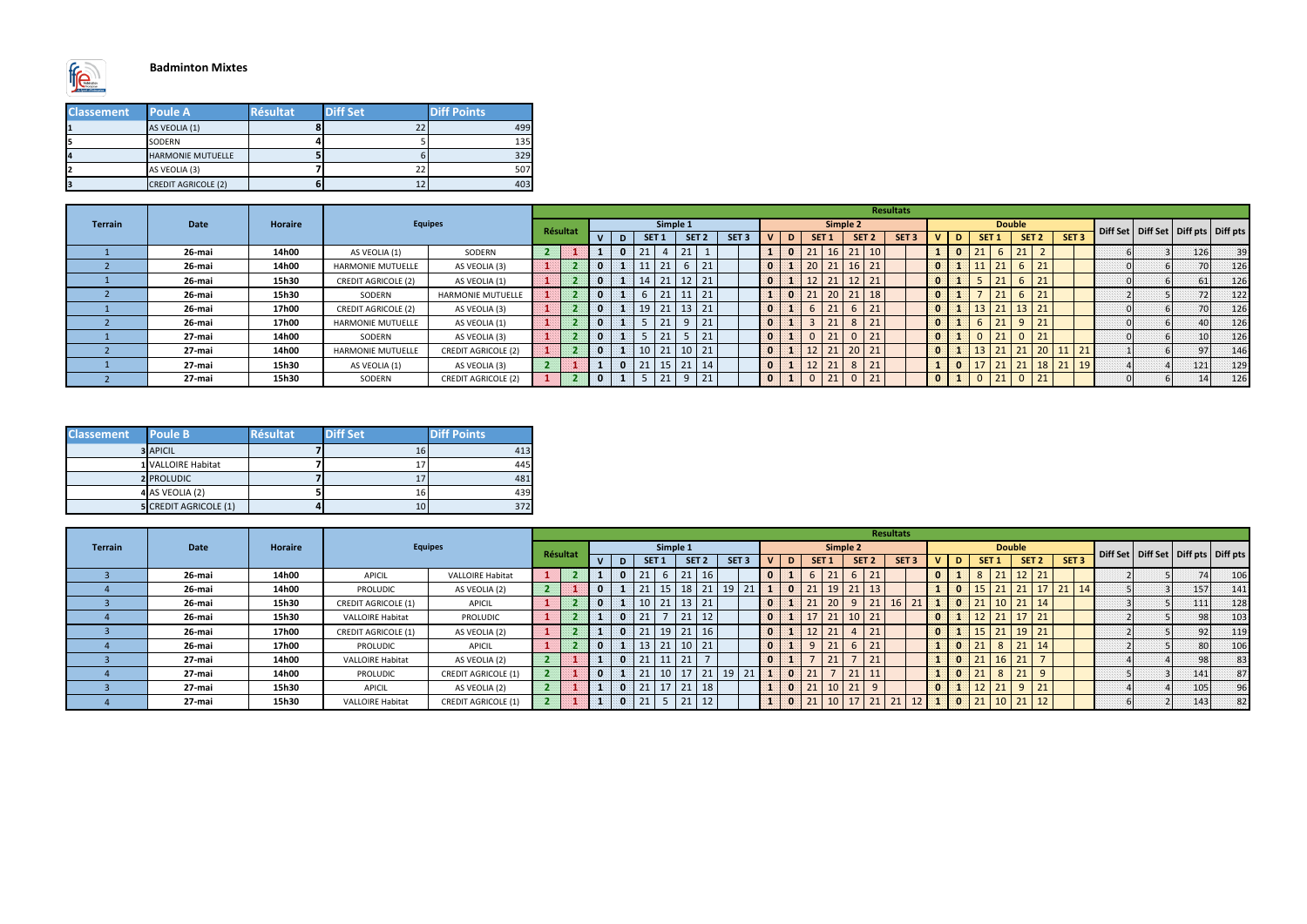# **Badminton Hommes Phase Finale**

| <b>Cubicot d'Estregana</b> |           |                              |            |          |                        |                             |        |        |         |                               |                        |                |                                                              |                                                                       |                                                 |             |  |                                           |
|----------------------------|-----------|------------------------------|------------|----------|------------------------|-----------------------------|--------|--------|---------|-------------------------------|------------------------|----------------|--------------------------------------------------------------|-----------------------------------------------------------------------|-------------------------------------------------|-------------|--|-------------------------------------------|
|                            |           |                              |            |          |                        |                             |        |        |         |                               |                        |                |                                                              | Resultats                                                             |                                                 |             |  |                                           |
|                            |           |                              | Finale     |          |                        |                             | Terrai | Date   | Horaire | Equipes                       |                        | Résulta        | Simple 1                                                     | Simple 2                                                              | <b>Double</b>                                   |             |  | Diff Set   Diff Set   Diff pts   Diff pts |
| <b>Terrain</b>             |           | Date Horaire                 |            | resultat |                        |                             |        |        |         |                               |                        |                | V D SET <sub>1</sub><br>SET <sub>2</sub><br>SET <sub>3</sub> | SET 2<br>$V$ D SET 1<br>SET <sub>3</sub>                              | V D SET 1                                       | SET 2 SET 3 |  |                                           |
|                            | $28$ -mai | 10h30<br>LM / LVC(5)         |            |          | AS VEOLIA              | 1er Poule PP 2eme Poule PP  |        | 28-mai | 10h30   | LM $/$ LVC (5)                | AS VEOLIA              |                |                                                              |                                                                       |                                                 |             |  | 126<br>80                                 |
|                            |           |                              |            |          |                        |                             |        |        |         |                               |                        |                |                                                              |                                                                       |                                                 |             |  |                                           |
|                            |           |                              | 3ème place |          |                        |                             |        |        |         |                               |                        |                |                                                              |                                                                       |                                                 |             |  |                                           |
| Terrain                    | Date      | Horaire                      |            | resultat |                        |                             |        |        |         |                               |                        |                |                                                              |                                                                       |                                                 |             |  |                                           |
|                            | $28$ -mai | 10h30 BOUYGUES TEL SPORT (1) |            |          | <b>CRÉDIT AGRICOLE</b> | 3eme Poule PP 4eme Poule PP |        | 28-mai | 10h30   | <b>BOUYGUES TEL SPORT (1)</b> | <b>CRÉDIT AGRICOLE</b> | $\overline{2}$ | $1 \mid 1 \mid 0 \mid 21 \mid 18 \mid 21 \mid 15$            | $1 \mid 0 \mid 21 \mid 12 \mid 21 \mid 6 \mid$                        | $1 \mid 0 \mid 21 \mid 16 \mid 21 \mid 12 \mid$ |             |  | 126<br>79                                 |
|                            |           |                              |            |          |                        |                             |        |        |         |                               |                        |                |                                                              |                                                                       |                                                 |             |  |                                           |
|                            |           |                              | 5ème place |          |                        |                             |        |        |         |                               |                        |                |                                                              |                                                                       |                                                 |             |  |                                           |
| Terrain Date               |           | Horaire                      |            | resultat |                        |                             |        |        |         |                               |                        |                |                                                              |                                                                       |                                                 |             |  |                                           |
|                            | $28$ -mai | 09h00 BOUYGUES TEL SPORT (2) |            |          | <b>GO APICIL</b>       | 1er Poule PC 2eme Poule PC  |        | 28-mai | 09h00   | <b>BOUYGUES TEL SPORT (2)</b> | <b>GO APICIL</b>       |                |                                                              | 2 1 0 1 21 8 12 21 15 21 <mark>1 0 21 5 21 11 10 21 1 0 21 1</mark> 2 |                                                 |             |  | 92                                        |
|                            |           |                              |            |          |                        |                             |        |        |         |                               |                        |                |                                                              |                                                                       |                                                 |             |  |                                           |
|                            |           |                              | 7ème place |          |                        |                             |        |        |         |                               |                        |                |                                                              |                                                                       |                                                 |             |  |                                           |
| Terrain Date Horaire       |           |                              |            | resultat |                        |                             |        |        |         |                               |                        |                |                                                              |                                                                       |                                                 |             |  |                                           |
|                            |           | 28-mai 09h00<br>PROLUDIC     |            |          | SODERN                 | 3eme Poule PC 4eme Poule PC |        | 28-mai | 09h00   | PROLUDIC                      | SODERN                 |                | 1 0 21 9 21 3                                                | 1 0 21 10 21 15                                                       | 1 0 21 11 21 11                                 |             |  | - 59                                      |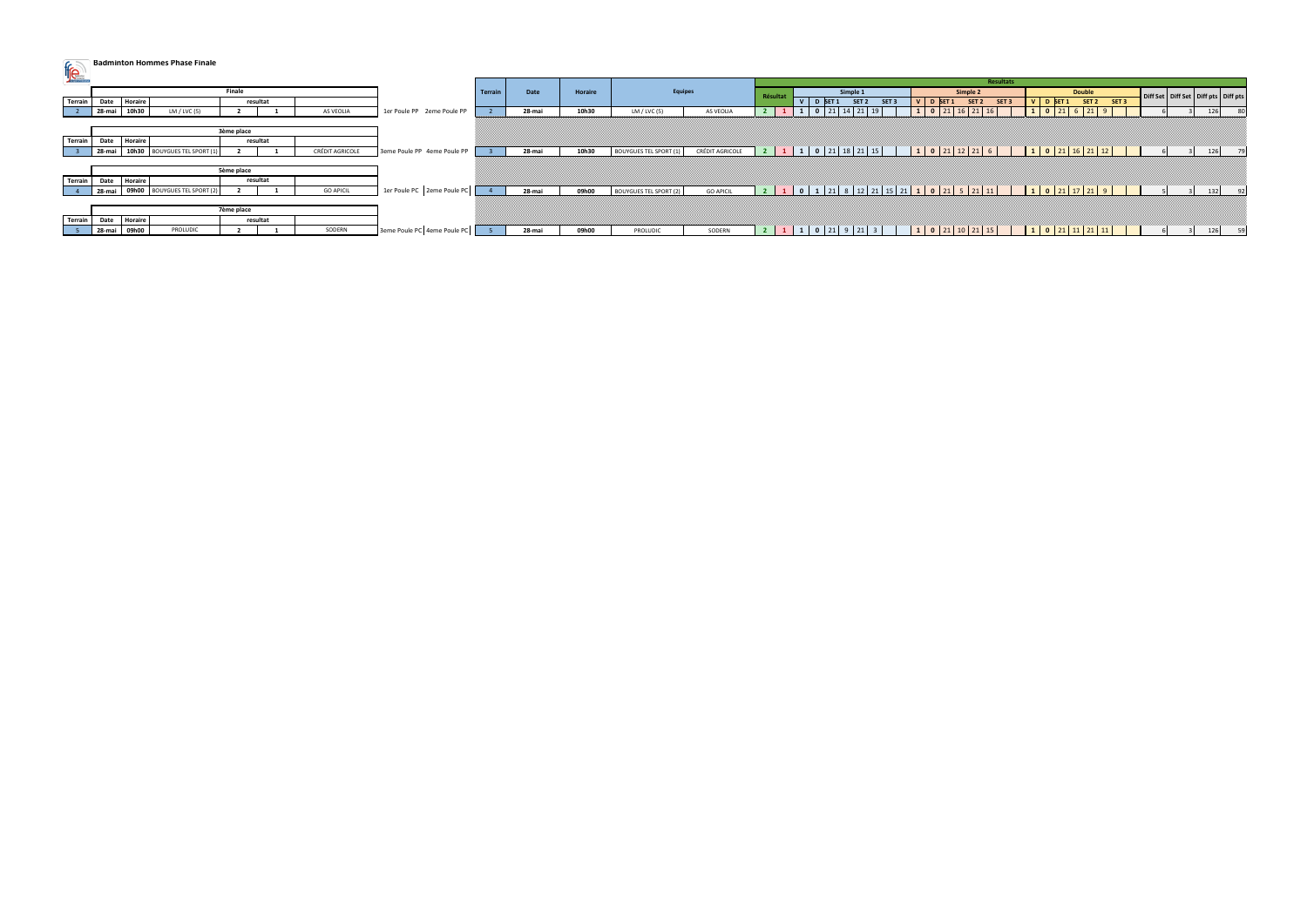**Badminton Mixtes Phase Finale** 

|    | <b>AuSport d'Érbeprise</b> |              |                |                         |                          |              |                            |              |                               |                         |                            |                         |                |                          |                          |                   |                  |                                                             |                             |                                     | <b>Resultats</b> |                                                                                          |                 |                               |             |                                           |     |     |
|----|----------------------------|--------------|----------------|-------------------------|--------------------------|--------------|----------------------------|--------------|-------------------------------|-------------------------|----------------------------|-------------------------|----------------|--------------------------|--------------------------|-------------------|------------------|-------------------------------------------------------------|-----------------------------|-------------------------------------|------------------|------------------------------------------------------------------------------------------|-----------------|-------------------------------|-------------|-------------------------------------------|-----|-----|
|    |                            |              |                |                         | 9ème place               |              |                            |              |                               |                         | <b>Equipes</b>             |                         |                |                          |                          | Simple 1          |                  |                                                             |                             | Simple 2                            |                  |                                                                                          |                 | <b>Double</b>                 |             |                                           |     |     |
|    | Terrain                    | Date         | <b>Horaire</b> |                         | resultat                 |              |                            |              |                               |                         |                            | Résultat                |                |                          | V D SET 1                | SET 2             | SET <sub>3</sub> | V D SET 1                                                   |                             | SET 2                               | SET <sub>3</sub> | <b>V</b>                                                                                 | D SET 1         |                               | SET 2 SET 3 | Diff Set   Diff Set   Diff pts   Diff pts |     |     |
|    |                            | 27-mai       | 17h00          | SODERN                  | $\sqrt{ }$               |              | <b>CREDIT AGRICOLE (1)</b> | 5ème Poule A | 5ème Poule B                  | SODERN                  | <b>CREDIT AGRICOLE</b>     | $\mathbf{0}$            |                | $\mathbf{0}$             | $0 \mid 21$              | $\mathbf 0$       | 21               | $\overline{\mathbf{0}}$<br>$1\vert$                         |                             |                                     |                  |                                                                                          |                 | $\begin{array}{ c c c }$ 21 0 |             |                                           |     | 126 |
|    |                            |              |                |                         |                          |              |                            |              |                               |                         |                            |                         |                |                          |                          |                   |                  |                                                             |                             |                                     |                  |                                                                                          |                 |                               |             |                                           |     |     |
|    |                            |              |                |                         | Quart de finale          |              |                            |              |                               |                         |                            |                         |                |                          |                          |                   |                  |                                                             |                             |                                     |                  |                                                                                          |                 |                               |             |                                           |     |     |
|    | Terrain                    | Date         | <b>Horaire</b> |                         | resultat                 |              |                            |              |                               |                         |                            |                         |                |                          |                          |                   |                  |                                                             |                             |                                     |                  |                                                                                          |                 |                               |             |                                           |     |     |
|    |                            | 27-mai       | 17h00          | AS VEOLIA (1)           |                          |              | AS VEOLIA (2)              | 1er Poule A  | 4ème Poule B                  | AS VEOLIA (1)           | AS VEOLIA (2)              |                         |                | $\overline{\mathbf{0}}$  | 21                       | $\mathbf 0$<br>21 | $\mathbf 0$      | $\bullet$<br>$\mathbf{1}$                                   |                             | $19$ 21                             | 18               | $\mathbf{0}$                                                                             | 21              | 21                            |             |                                           | 126 | 62  |
| 16 |                            | 27-mai       | 17h00          | AS VEOLIA (3)           |                          |              | APICIL                     | 2ème Poule A | 3ème Poule B                  | AS VEOLIA (3)           | APICIL                     |                         |                |                          |                          |                   | 6                | $\mathbf{0}$                                                |                             | $1 \mid 14 \mid 21 \mid 15 \mid 21$ |                  | $\mathbf{1}$                                                                             |                 |                               |             |                                           | 113 | 83  |
|    |                            | 27-mai       | 17h00          | <b>VALLOIRE Habitat</b> |                          |              | <b>HARMONIE MUTUELLE</b>   | 1er Poule B  | 4ème Poule A                  | <b>VALLOIRE Habita</b>  | <b>HARMONIE MUTUELLE</b>   |                         |                |                          | $0 \mid 21$              | $5 \mid 21$       | $\overline{4}$   | $\mathbf{0}$                                                |                             | $17$ 20                             | 21               | $\blacksquare$                                                                           | 21              | 21                            | - 9         |                                           | 136 | 83  |
| 25 |                            | 27-mai 17h00 |                | PROLUDIC                |                          |              | <b>CREDIT AGRICOLE (2)</b> |              | 2ème Poule B 3ème Poule A     | PROLUDIC                | <b>CREDIT AGRICOLE (2)</b> |                         |                | $\Omega$<br>$\mathbf{1}$ | $19$ 21                  |                   | 18 21            | $\mathbf{1}$                                                | $0 \mid 18 \mid 21 \mid 21$ |                                     | $12 \mid 21$     | $\overline{1}$                                                                           | $0 \mid 21$     | $11$ 21 11                    |             |                                           | 139 | 104 |
|    |                            |              |                |                         |                          |              |                            |              |                               |                         |                            |                         |                |                          |                          |                   |                  |                                                             |                             |                                     |                  |                                                                                          |                 |                               |             |                                           |     |     |
|    |                            |              |                |                         |                          |              |                            |              |                               |                         |                            |                         |                |                          |                          |                   |                  |                                                             |                             |                                     |                  |                                                                                          |                 |                               |             |                                           |     |     |
|    |                            |              |                |                         | Demi-finale 1            |              |                            |              |                               |                         |                            |                         |                |                          |                          |                   |                  |                                                             |                             |                                     |                  |                                                                                          |                 |                               |             |                                           |     |     |
|    | Terrain                    | Date         | <b>Horaire</b> |                         | resultat                 |              |                            |              |                               |                         |                            |                         |                |                          |                          |                   |                  |                                                             |                             |                                     |                  |                                                                                          |                 |                               |             |                                           |     |     |
|    |                            | 28-mai       | 12h00          | AS VEOLIA (1)           | $\overline{\phantom{a}}$ |              | PROLUDIC                   | Vainqueur 1  | Vainqueur 4                   | AS VEOLIA (1)           | PROLUDIC                   | $\blacksquare$          |                |                          |                          |                   |                  | $\vert 1 \vert$                                             |                             | $0 \mid 21 \mid 6 \mid 21 \mid$     | 6                |                                                                                          | 1 0 21 11 21    |                               | - 9         |                                           | 122 | 75  |
|    |                            |              |                |                         |                          |              |                            |              |                               |                         |                            |                         |                |                          |                          |                   |                  |                                                             |                             |                                     |                  |                                                                                          |                 |                               |             |                                           |     |     |
|    |                            |              |                |                         | Demi-finale 2            |              |                            |              |                               |                         |                            |                         |                |                          |                          |                   |                  |                                                             |                             |                                     |                  |                                                                                          |                 |                               |             |                                           |     |     |
|    | Terrain                    | Date         | <b>Horaire</b> |                         | resultat                 |              |                            |              |                               |                         |                            |                         |                |                          |                          |                   |                  |                                                             |                             |                                     |                  |                                                                                          |                 |                               |             |                                           |     |     |
|    |                            | 28-mai       | 12h00          | <b>VALLOIRE Habitat</b> |                          | $\mathbf{z}$ | AS VEOLIA (3)              | Vaingueur 3  | Vainqueur 2                   | <b>VALLOIRE Habitat</b> | AS VEOLIA (3)              | $\mathbf{1}$            | $\overline{2}$ | $\overline{\phantom{a}}$ | $1 \mid 11 \mid 21 \mid$ | 15                | 21               | $\overline{\phantom{0}}$<br>$1\vert$                        | $17$ 21 20                  |                                     | 22               | $\begin{array}{ c c c c c } \hline \textbf{0} & \textbf{21} \end{array}$<br>$\mathbf{1}$ |                 | $10 \mid 21$                  |             |                                           | 105 | 107 |
|    |                            |              |                |                         |                          |              |                            |              |                               |                         |                            |                         |                |                          |                          |                   |                  |                                                             |                             |                                     |                  |                                                                                          |                 |                               |             |                                           |     |     |
|    |                            |              |                |                         | 3ème place               |              |                            |              |                               |                         |                            |                         |                |                          |                          |                   |                  |                                                             |                             |                                     |                  |                                                                                          |                 |                               |             |                                           |     |     |
|    | Terrain                    |              | Date Horaire   |                         | resultat                 |              |                            |              |                               |                         |                            |                         |                |                          |                          |                   |                  |                                                             |                             |                                     |                  |                                                                                          |                 |                               |             |                                           |     |     |
|    |                            | 28-mai       | 13h30          | <b>PROLUDIC</b>         |                          |              | <b>VALLOIRE Habitat</b>    | Perdant DF 1 | Perdant DF 2                  | PROLUDIC                | <b>VALLOIRE Habitat</b>    | $\mathbf{2}$            |                |                          | 0   21                   | $15$   21         | 15               | $\overline{\mathbf{0}}$<br>$\mathbf{1}$                     |                             | $15$ 21 15                          | 21               | <sup>1</sup>                                                                             |                 |                               |             |                                           | 115 | 110 |
|    |                            |              |                |                         |                          |              |                            |              |                               |                         |                            |                         |                |                          |                          |                   |                  |                                                             |                             |                                     |                  |                                                                                          |                 |                               |             |                                           |     |     |
|    |                            |              |                |                         | Finale                   |              |                            |              |                               |                         |                            |                         |                |                          |                          |                   |                  |                                                             |                             |                                     |                  |                                                                                          |                 |                               |             |                                           |     |     |
|    | Terrain                    | Date         | Horaire        |                         | resultat                 |              |                            |              |                               |                         |                            |                         |                |                          |                          |                   |                  |                                                             |                             |                                     |                  |                                                                                          |                 |                               |             |                                           |     |     |
|    |                            | 28-mai       | 13h30          | AS VEOLIA (1)           | - 2                      |              | AS VEOLIA (3)              |              | Vainqueur DF 1 Vainqueur DF 2 | AS VEOLIA (1)           | AS VEOLIA (3)              | $\overline{\mathbf{2}}$ |                |                          | 1   0   21   15   21     |                   | 15               | $\vert 0 \vert 1 \vert 15 \vert 21 \vert 15 \vert 21 \vert$ |                             |                                     |                  |                                                                                          | 1 0 21 16 21 16 |                               |             |                                           | 114 | 104 |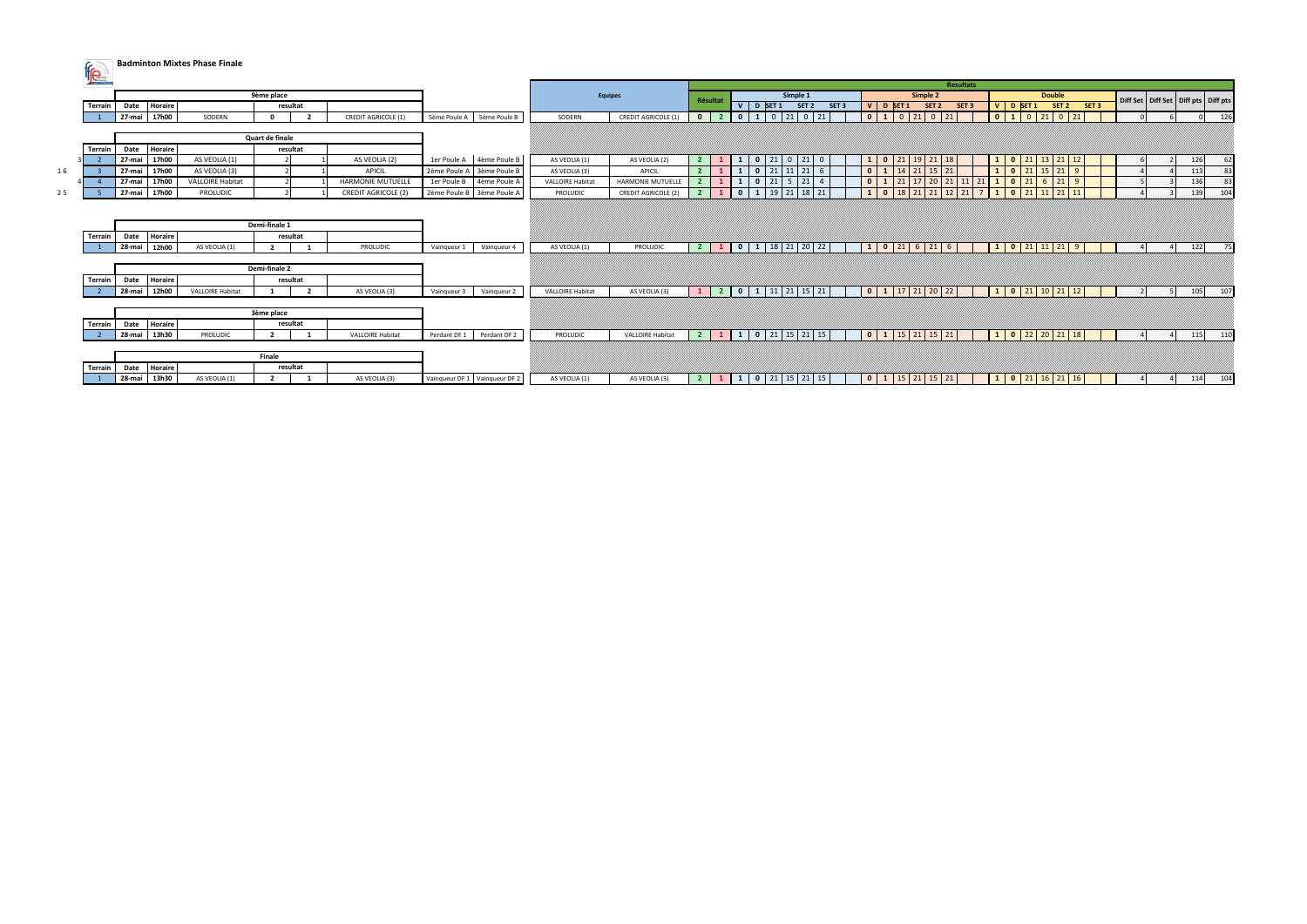

### **Badminton Individuel Femme**

| <b>Classement</b> | <b>Poule A</b>              | <b>Easailtat</b> Diff Set | <b>Diff Points</b> |
|-------------------|-----------------------------|---------------------------|--------------------|
|                   | <b>GREGOR Alix (VEOLIA)</b> |                           |                    |
|                   | ROBIN Justine (VEOLIA)      |                           |                    |
|                   | TURBE Stéphanie (VALOIF     |                           |                    |

|                |             |         |                             |                           |          |  |                  |                           |                  |                         |                  |                  | Resultats        |                          |                          |                  |                  |                  |                                           |    |    |
|----------------|-------------|---------|-----------------------------|---------------------------|----------|--|------------------|---------------------------|------------------|-------------------------|------------------|------------------|------------------|--------------------------|--------------------------|------------------|------------------|------------------|-------------------------------------------|----|----|
| <b>Terrain</b> | <b>Date</b> | Horaire |                             | <b>Equipes</b>            |          |  |                  | Simple 1                  |                  |                         | Simple 2         |                  |                  |                          |                          | <b>Double</b>    |                  |                  | Diff Set   Diff Set   Diff pts   Diff pts |    |    |
|                |             |         |                             |                           | Résultat |  | SET <sub>1</sub> | SET <sub>2</sub>          | SET <sub>3</sub> | $\mathbf{v}$            | SET <sub>1</sub> | SET <sub>2</sub> | SET <sub>3</sub> | M                        | D                        | SET <sub>1</sub> | SET <sub>2</sub> | SET <sub>3</sub> |                                           |    |    |
|                | 28-mai      | 10h00   | ROBIN Justine (VEOLIA)      | TURBE Stéphanie (VALOIRE) |          |  | $19$   21        |                           | 8 21 13 0 0      |                         |                  |                  |                  | $\overline{\phantom{a}}$ |                          |                  |                  |                  |                                           | 61 | 42 |
|                | 28-mai      | 10h30   | <b>GREGOR Alix (VEOLIA)</b> | TURBE Stéphanie (VALOIRE) |          |  | 14               | $21$ 19 21                |                  | <b>O</b>                |                  |                  |                  |                          | $\overline{\phantom{a}}$ |                  |                  |                  |                                           | 33 | 42 |
|                | 28-mai      | 11h00   | <b>GREGOR Alix (VEOLIA)</b> | ROBIN Justine (VEOLIA)    |          |  | 15.              | $21 \mid 13 \mid 21 \mid$ |                  | $\overline{\mathbf{0}}$ |                  |                  |                  | $\overline{\phantom{a}}$ |                          |                  |                  |                  |                                           | 28 | 42 |